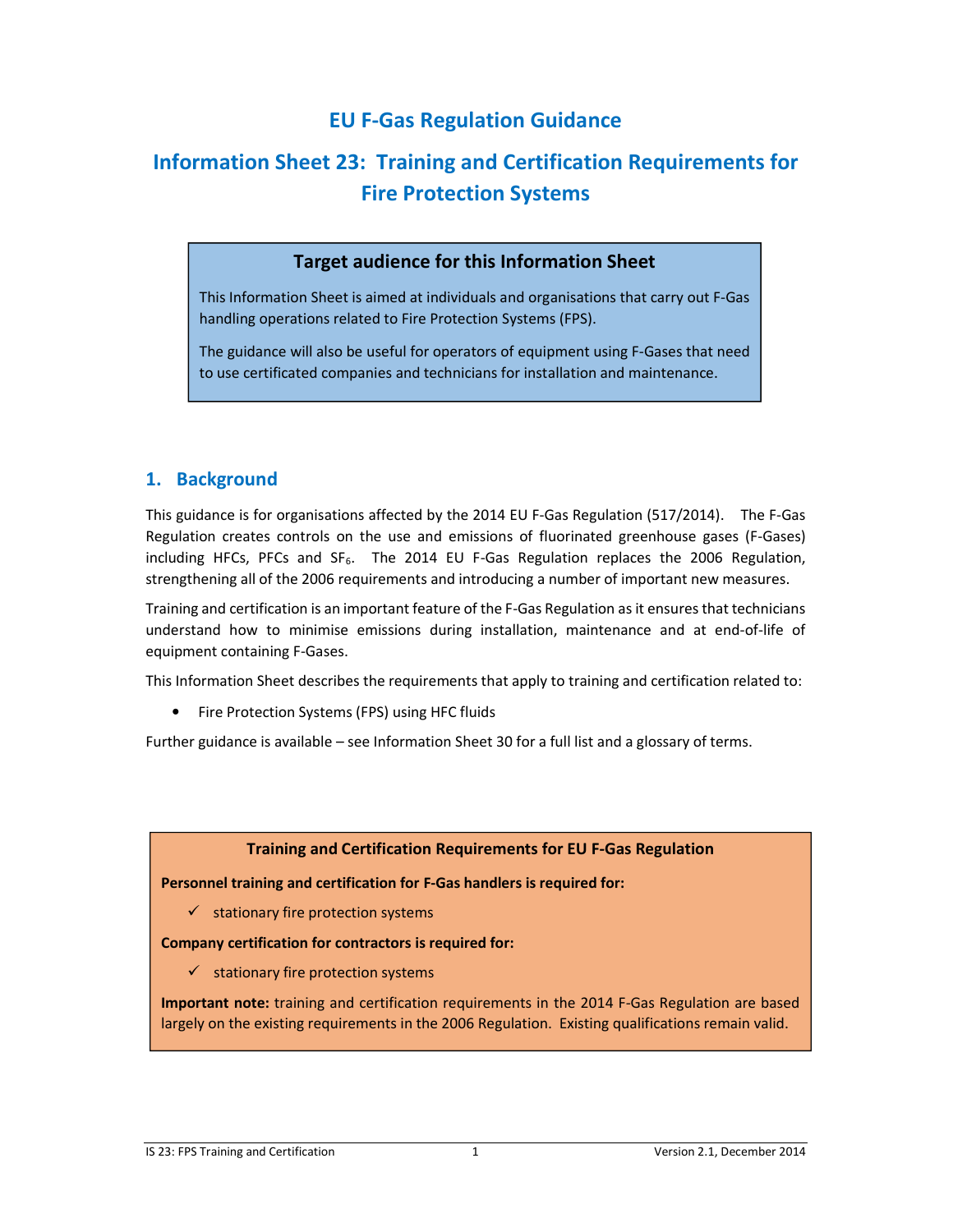## **2. Personnel Training and Certification – General Requirements for FPS**

### **Activities covered by personnel training requirements**

Personnel involved in certain activities on equipment that contains or is designed to contain F-Gases require an F-Gas handling training qualification. In particular, this applies to:

- Installation
- Leakage checking
- Maintenance or servicing
- F-Gas recovery
- Decommissioning

### **Sectors requiring mandatory personnel training**

The end user sectors for which these training requirements apply include:

• Stationary fire protection systems – this includes equipment of any size that contains an F-Gas fire extinguishing fluid (e.g. HFC 227ea).

### **Who should hold a personnel training certificate?**

All technicians that carry out the activities detailed above on equipment in the sector listed above that contains F-Gases must hold an F-Gas handling certificate. This requirement applies both to in-house staff and to personnel employed by external contractors.

An appropriate qualification for personnel working on these systems can only be awarded by an approved certification and evaluation body. These are bodies that have been approved by the UK Government, as detailed in GB Statutory Instrument 261/2009<sup>1</sup>.

### **Scope of personnel training**

The F-Gas Regulation requires all EU Member States to provide suitable training programmes for personnel working in these areas. The training programmes must cover:

- applicable regulations and technical standards,
- emission prevention,
- recovery of fluorinated greenhouse gases,
- safe handling of equipment of the type and size covered by the certificate,
- **NEW:** information on relevant technologies to replace or to reduce the use of fluorinated greenhouse gases and their safe handling.

The detailed scope of training is defined in European Commission Regulations published to support the 2006 F-Gas Regulation. These Regulations are still valid. The relevant training Regulation is:

• Regulation EC/304/2008 Stationary fire protection systems

This Commission Regulation specifies the required practical skills and theoretical knowledge and it specifies the conditions for mutual recognition of certificates between EU Member States.

l,

<sup>&</sup>lt;sup>1</sup> Note, this Statutory Instrument is being replaced, although it is still in force in the first quarter of 2015. A new SI will replace it during 2015; it is not expected that the list of approved bodies will change.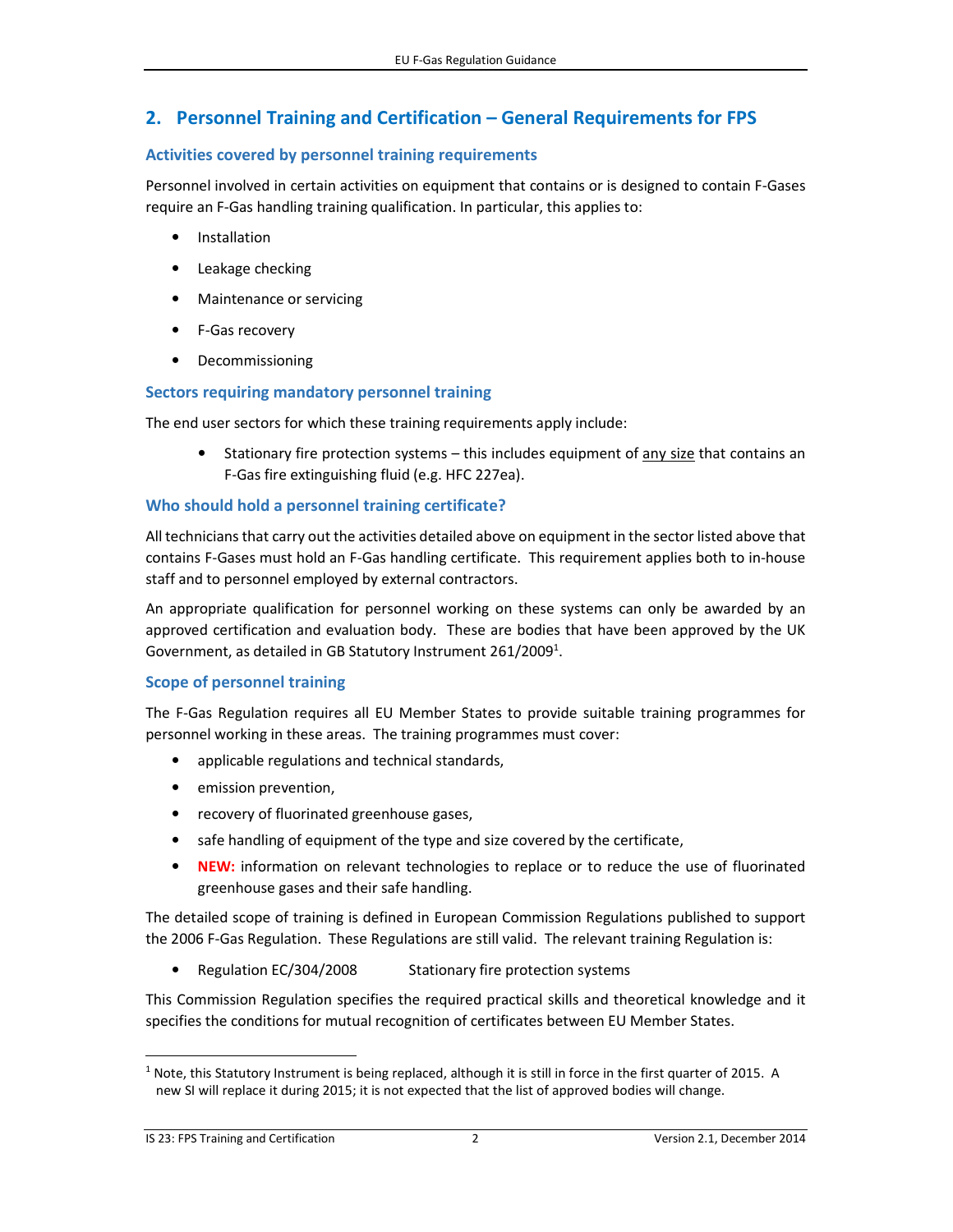### **Validity of existing personnel certificates**

Existing certificates issued in accordance with the 2006 EU F-Gas Regulation remain valid, in accordance with the conditions under which they were originally issued.

It is important to note that the training requirements have been slightly extended in the 2014 Regulation, but this will not invalidate any existing certificates. Member States need to ensure that all personnel holding existing certificates have access to information regarding each of the following:

- relevant technologies to replace or to reduce the use of F-Gases and their safe handling,
- existing regulatory requirements for working with equipment containing alternative refrigerants to F-Gases.

It is not yet clear how this requirement will be fulfilled in the UK. It is likely that standard information material will be prepared by experts and circulated to certificate holders via Certification Bodies or training centres.

### **3. Personnel Training and Certification – Specific Requirements for FPS**

### **UK Personnel Certification Body for FPS**

Personnel wishing to undertake installation, servicing and maintenance on fire protection systems containing 3 kg or more of F gas need to hold either a:

- Fire Industry Association F-Gas Competency Certificate, or
- Equivalent appropriate European qualification recognised under mutual recognition provisions.

### **Contact Fire Industry Association (FIA) for more details:**

• Telephone: 0203 166 5002, email: info@fia.uk.com; website: www.fia.uk.com

### **4. Company Certification**

In addition to personnel certification, contractors working on stationary FPS systems require a Company Certificate.

### **Activities covered by company certification requirements**

Companies (including sole traders) require an F-Gas Company Certificate if they carry out the following activities on stationary FPS equipment containing F-Gases:

- Installation
- Maintenance or servicing
- F-Gas recovery
- Decommissioning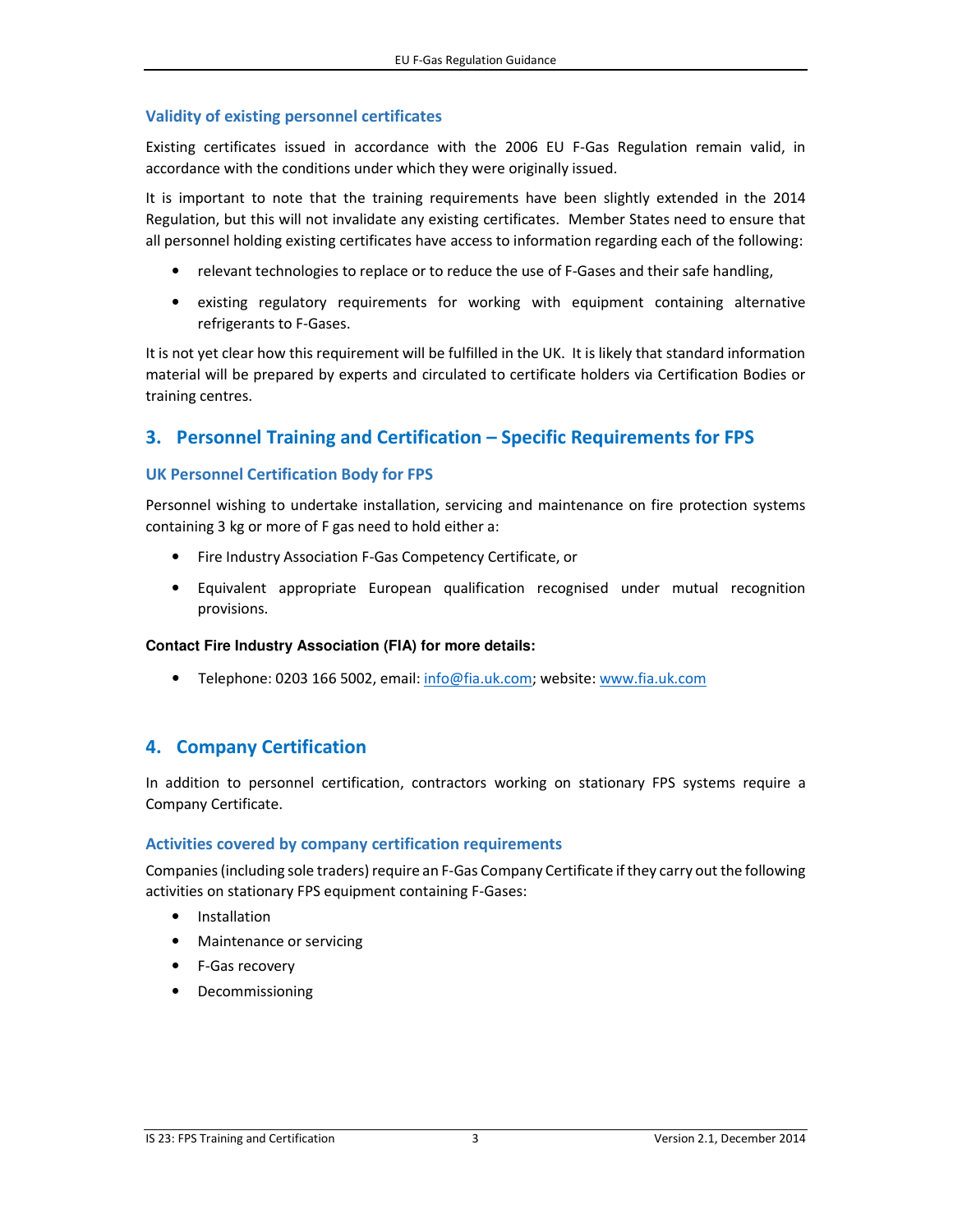### **Who should hold a Company Certificate?**

A Company Certificate is required by contractors providing services related to stationary FPS. All businesses that carry out the above activities for other parties<sup>2</sup> require a Company Certificate.

This requirement applies to sole traders as well as limited companies. Each separate "legal person", including both companies and sole traders, needs a Company Certificate.

### **Requirements for a Company Certificate**

To gain a full Company Certificate, businesses need to show that:

- a) they employ sufficient personnel to cover the expected volume of activities and those personnel hold qualifications that meet the minimum requirements of EC/304/2008 as described above,
- b) they have the necessary tools and procedures available to their trained personnel to ensure that their clients' F-Gas emissions can be minimised.

### **UK Company Certification Body for FPS**

Defra has named the Fire Industry Association (FIA) as the Company Certification body for the Fire Protection sector.

### **Contact Fire Industry Association (FIA) for more details:**

• Telephone: 0203 166 5002, email: info@fia.uk.com; website: www.fia.uk.com

### **5. Other Related Information**

### **NEW: Purchase of F-Gases**

The F-Gas Regulation states that:

*"Bulk supplies of F-Gases shall only be sold to and purchased by undertakings that hold the relevant certificates or attestations"*

Companies selling F-Gases will need to screen their customers to ensure compliance with this requirement. In most cases the required proof is a Company Certificate. See Information Sheet 19 for further details about customer screening.

### **Exemption from Personnel Certification**

The following exemption applies to trainees:

• Trainees are exempt for up to 1 year, but they must work under the supervision of a technician with a valid F-Gas personnel qualification and must be enrolled on a relevant training course to obtain an appropriate F gas qualification.

l,

<sup>&</sup>lt;sup>2</sup> All contractors working for other parties need a Company Certificate. An end user of FPS equipment that employs its own staff to carry out the above activities on their FPS equipment must ensure their staff have the appropriate personnel certificate, but they do not require a company certificate.